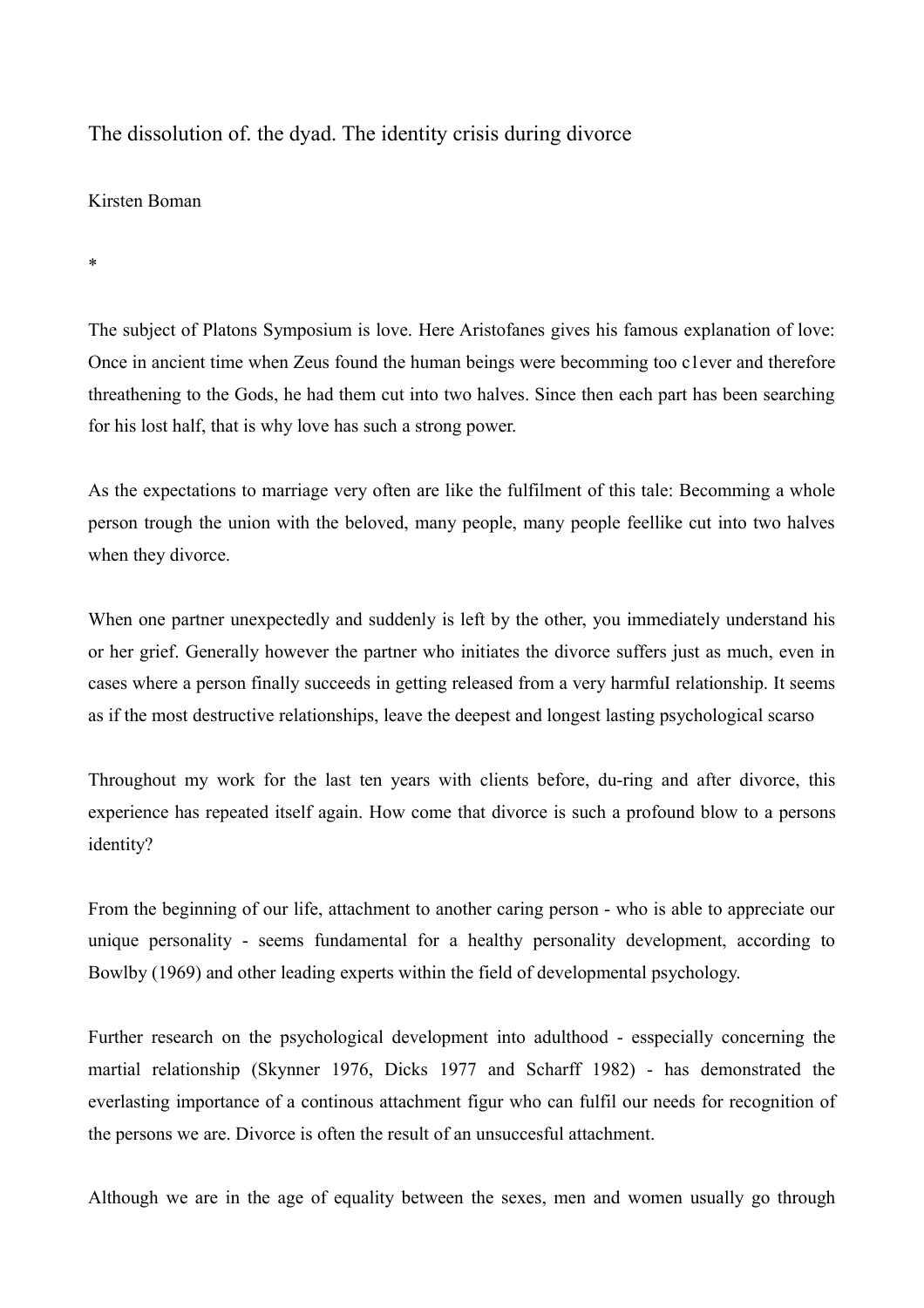different identity crisis during the divorce processo. Here their reactions often follows traditional gender patterns: Women gives most importance to relationships and men to achievements.

To women therefore, the meaning of divorce is that their investment in empathy for the partner hasn't been returned. Whereas the focus of the male experience is the failing of the female partner to understand and recognize his efforts to gain status in a world of competition for the benefit of the family.

For both sexes this results in a loss of selfesteem and an identity crisis, usually followed by anxiety, anger, depression and guilt feelings (Levinger & Moles, 1979).

To come to an understanding of the psychological divorce process - it's healthy and unhealthy outcome - I have designed a graphic model (1982-83) fig. 1. This model builds upon Horowitz (1979) configurational analysis.

Configurational analysis stresses a holistic view of the personality, showing that transformation in any of the main areas: Self-others, images, content of consciousness and emotional states immediately results in changes in the two other areas.

The last phase in the model: The phase of reintegration - illustrates the healthy solution of the psychological divorce. The divorce has arrived at a realistic self-other images. This again is a sign of that the individuaI is no longer locked in a dependent attachment in the vain search of recognition. At the same time this indicate reappreciation of identity aspects - such as his striving for achievement and her empathic attitude - rejected during the divorce crisis - and a development of those aspects which earlier had been projected into the partner in the expectation that he or she would fulfil them.

To overcome the spell of Zeus is therefore to seek and develop the lost half within oneself. Only then the individuaI is able to form a mature attachment to another person with mutual recognition.

\*\*\*

## LITERATURE

Boman Kirsten, Kvinder i skilsmisse, skriftserie no. 23. Institut for Klinisk Psykologi, Kobenhavns